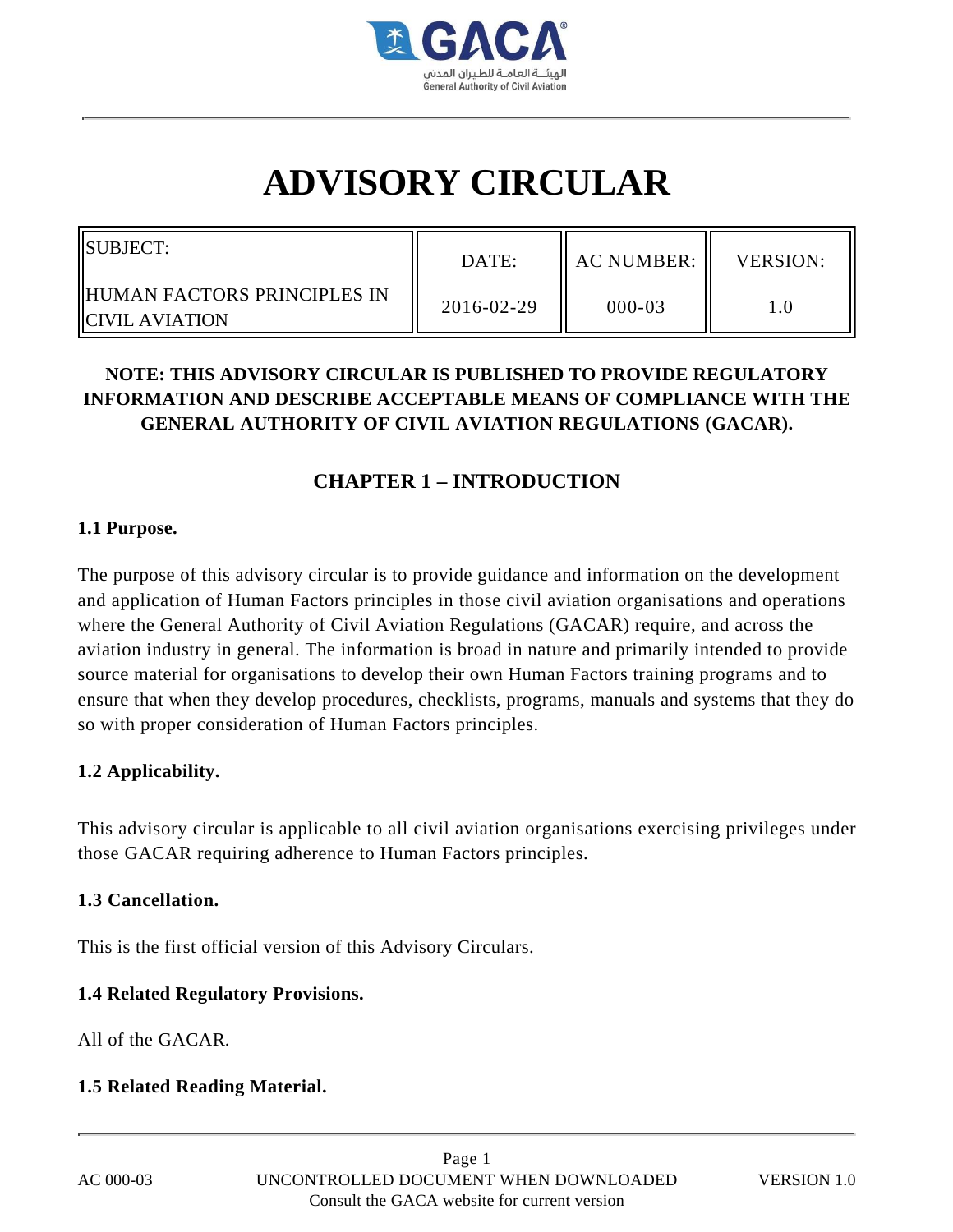

ICAO Doc 9683 - Human Factors Training Manual ICAO Doc 9758 - Human Factors Guidelines for Air Traffic Management (ATM) Systems ICAO Doc 9806 - Human Factors Guidelines for Safety Audits Manual ICAO Doc 9808 - Human Factors in Civil Aviation Security Operations ICAO Doc 9824 - Human Factors Guidelines for Aircraft Maintenance Manual ICAO Human Factors Digests: No. 1 - Fundamental Human Factors concepts No. 2 - Flight crew training: Cockpit resource management and line-oriented flight training No. 3 - Training of operational personnel in human factors No. 5 - Operational implications of automation in advanced technology flight decks No. 6 - Ergonomics No. 7 - Investigation of human factors in accidents and incidents No. 8 - Human factors in air traffic control No. 10 - Human factors, management and organization No. 11 - Human factors in CNS/ATM systems No. 12 - Human factors in aircraft maintenance and inspection No. 15 - Human factors in cabin safety No. 16 - Cross-cultural factors in aviation safety

### **1.6 Definitions of Terms Used in this Advisory Circular.**

Affected parties should refer to Subpart A of GACAR Part 1 for a full listing of defined terms used in the new GACARs and specifically those related to safety management and Human Factors. This Advisory Circular may introduce several additional definitions to aid in a common understanding of the ideas presented in this document. In cases where the definitions in this document differ from an identical term defined in GACAR Part 1, the definition in GACAR Part 1 will prevail when interpreting regulatory requirements.

#### **1.7 Approval.**

This Advisory Circular has been approved for publication by the Assistant President, Safety, Security and Air Transport Sector of the General Authority of Civil Aviation.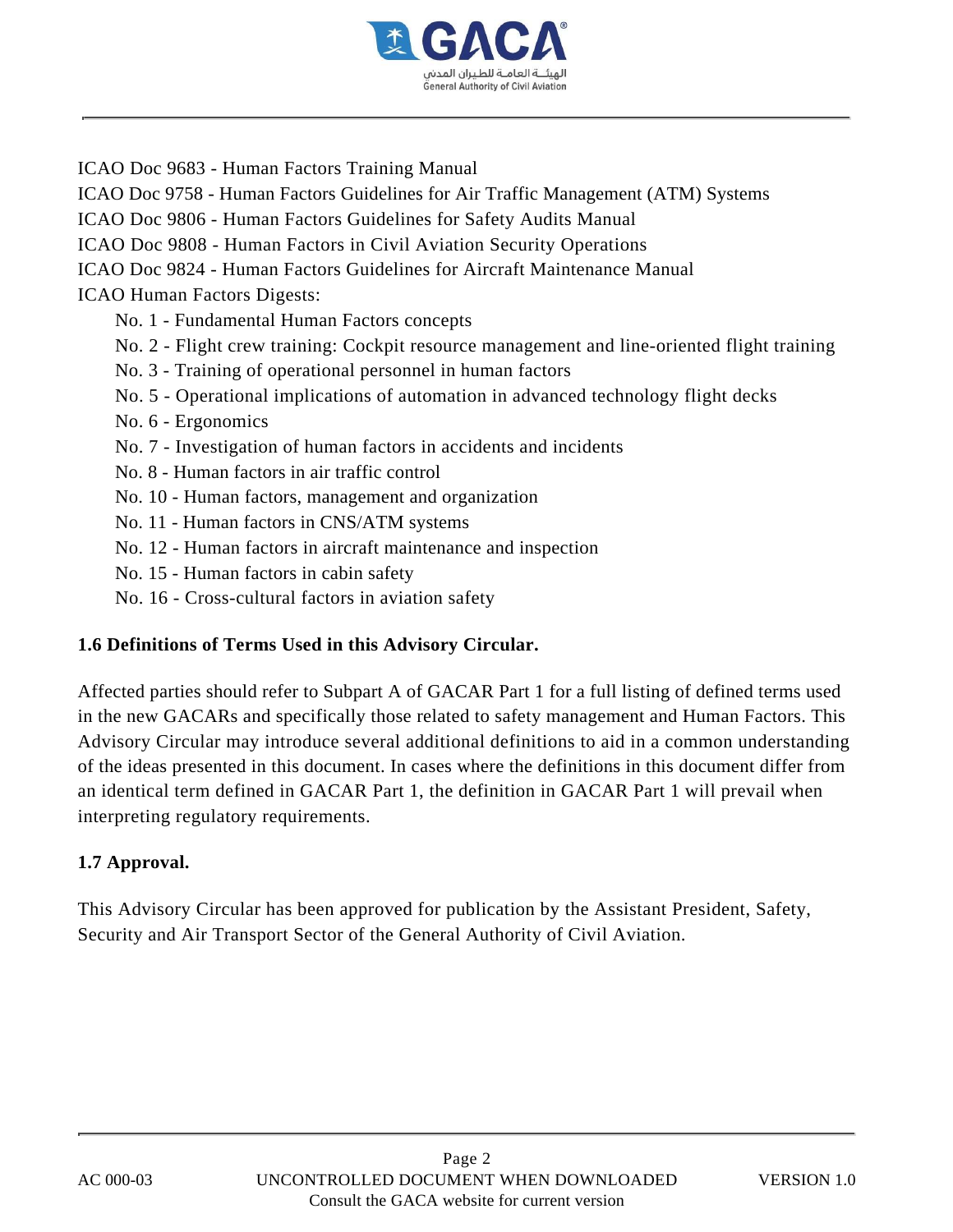

# **CHAPTER 2 – HUMAN FACTORS PRINCIPLES IN CIVIL AVIATION**

### **2.1 Introduction.**

2.1.1 Human error has been documented as a primary contributor to more than 70 percent of commercial airplane hull-loss accidents, and there is increasing evidence that human error may, in fact, contribute at a significantly higher rate. While typically associated with flight operations, human error has also recently become a major concern in aircraft maintenance practices and air navigation services including air traffic management.

2.1.2 The term 'Human Factors' refers to the wide range of issues affecting how people perform tasks in their work and non-work environments. The study of human factors involves applying scientific knowledge about the human body and mind, to better understand human capabilities and limitations so that there is the best possible fit between people and the systems in which they operate. Human factors knowledge can be used to reduce the likelihood of errors and at the same time build more error tolerant, and therefore more resilient, systems.

2.1.3 Human factors are the social and personal skills (for example, communication and decision making) which complement technical skills, and are important for safe and efficient aviation.

### *What are human factors?*

2.1.4 Human factors specialists look at human capabilities and limitations and the manner in which these capabilities and limitations interact with complex systems, such as those in aviation. The goal is to minimise the likelihood of human error and to maximise performance to improve the overall safety of the system.

### *How do human factors affect you?*

2.1.5 Safety management systems need to manage all areas of risk including those that increase the likelihood of human error. New regulations require pilots and engineers to receive training in human factors as part of minimising the likelihood and impact of human error.

### *Do I need to train my staff in human factors?*

2.1.6 Various GACAR sections require organisations to either include human factors principles in their operations, or to specifically include Human Factors training for their staff – this includes human factors training for flight crew, cabin crew, flight operations officers, flight dispatchers, maintenance engineering staff, and air navigation services staff.

*How do I find a human factors specialist for my organisation?*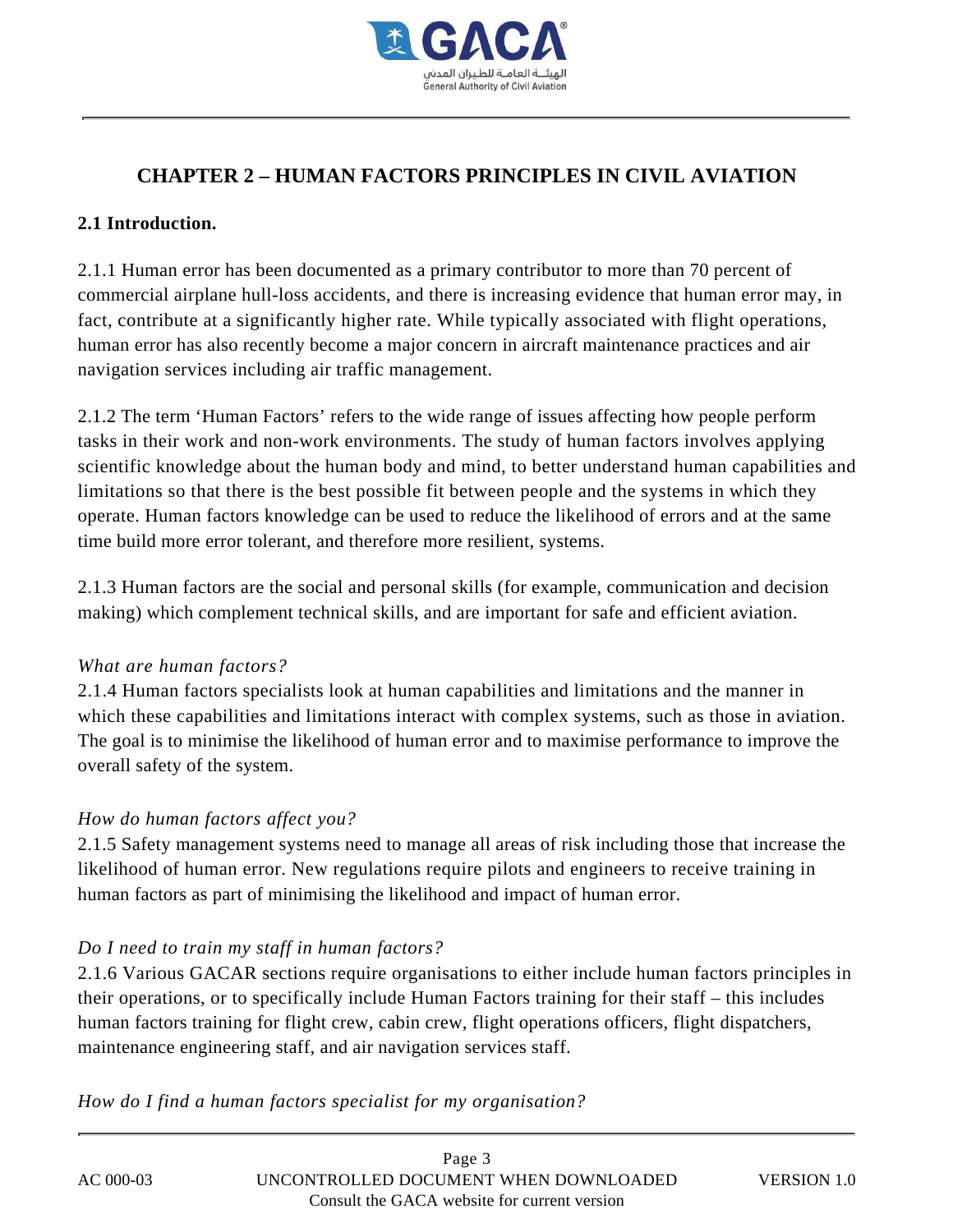

2.1.7 Human factors specialists work in high-reliability safety-critical industries (e.g., maritime, rail, oil/gas, nuclear/hydro power, aviation, mining, firefighting), in user-design roles (e.g., developing search engines, communication devices); as consultants, or as practitioners/academics in universities.

### *Is human factors the same as Human Resources (HR)?*

2.1.8 No. Human factors is about humans interacting with systems. One HR element relevant to managing human performance, however, is training and assessment.

### *What is the cost benefit of addressing human factors?*

2.1.9 There is a clear cost benefit for organisations in managing human factors and designing systems to be user-centric. Reducing the likelihood of error can have substantial cost savings in terms of reduced down-time, repair work and reduction in injury to personnel. Ultimately, reducing error reduces the likelihood of accidents.

### **2.2 Elements of Human Factors Training Program.**

2.2.1 The key to implementing a human factors program in any organization is training. There are a number of elements that need to be considered in the development of a Human Factors training program. These should be tailored around the specific aviation industry sector, but should include: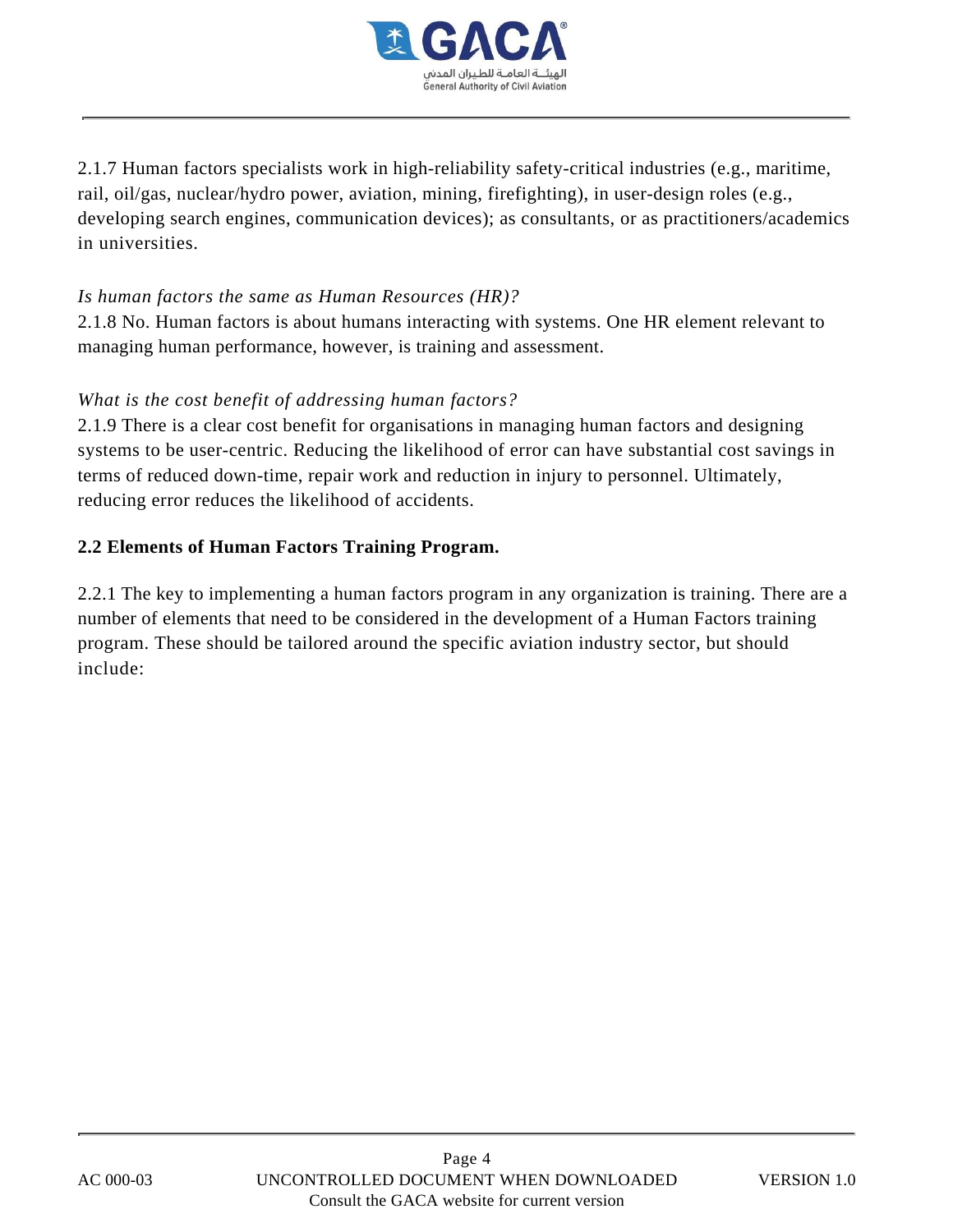

| <b>Factor</b>             | <b>Elements</b>                                             |
|---------------------------|-------------------------------------------------------------|
| <b>Threats and errors</b> | Definitions of human error                                  |
|                           | Definition of threat                                        |
|                           | Definition of threat and error management                   |
|                           | Types of threat and errors                                  |
|                           | Threat identification                                       |
|                           | Threat management strategies                                |
|                           | Error chain                                                 |
|                           | Error prevention and detection                              |
|                           | Error management strategies                                 |
|                           | Definition of safety culture                                |
| Organisational<br>factors | Elements of positive safety culture                         |
|                           | Reporting system as a function of overall safety management |
|                           | Use of safety data to rectify problems and reduce risks     |
|                           | Organisational factors, latent risks                        |
|                           | Organisational risk tolerance                               |
|                           | SOPs development based on human factors                     |
|                           | Company culture re SOP adherence                            |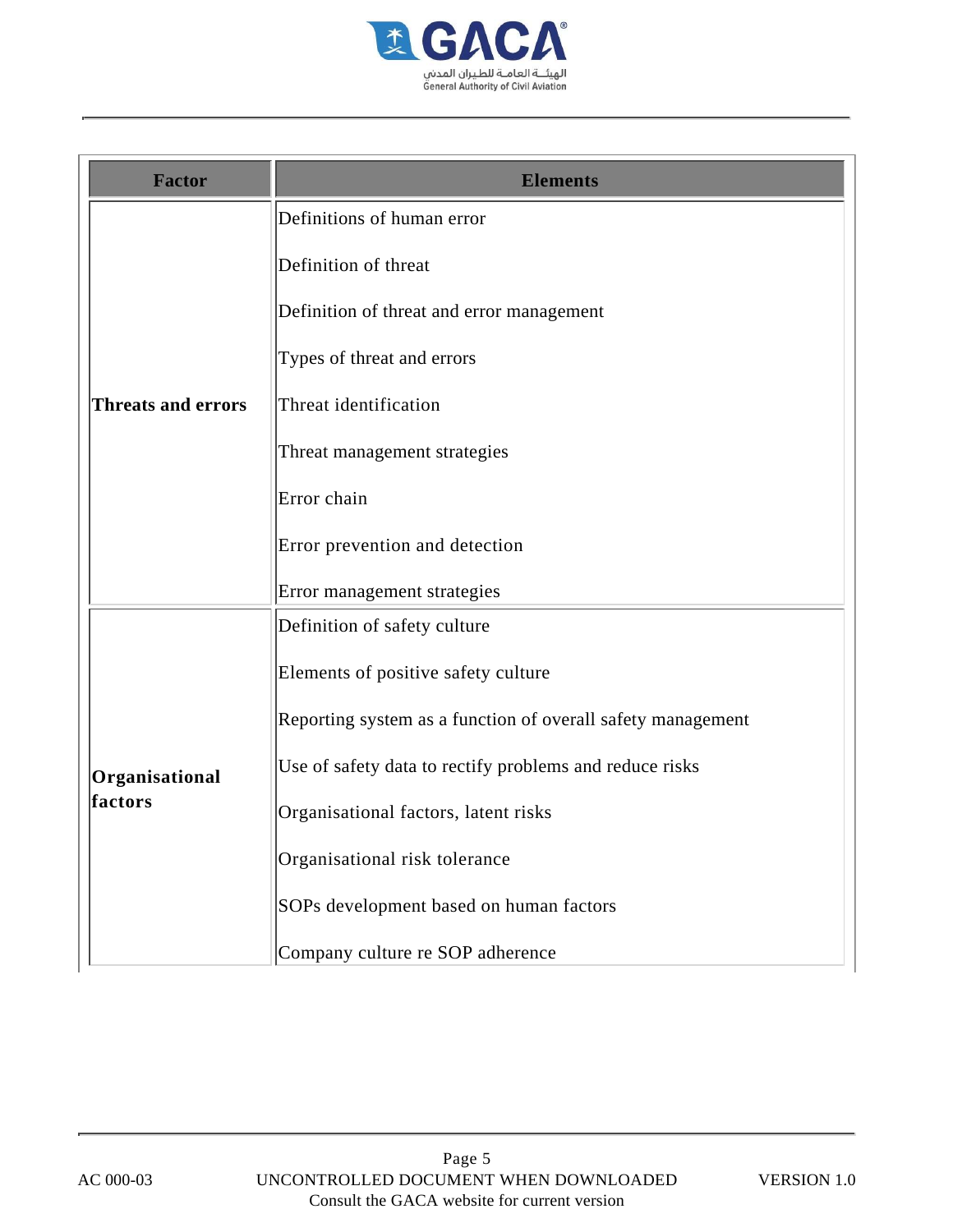

| <b>Stress and fatigue</b>                    | Definition of stress, stress management, and fatigue                                        |
|----------------------------------------------|---------------------------------------------------------------------------------------------|
|                                              | Identify stress                                                                             |
|                                              | Effects of stress                                                                           |
|                                              | Stress management techniques                                                                |
|                                              | Fatigue and tiredness - causes and symptoms                                                 |
|                                              | Circadian rhythms, biological clock, jet lag, etc.                                          |
| <b>Fatigue risk</b><br>(FRMS)                | <b>management systems</b> Management of fatigue at the individual and organisational levels |
|                                              | Definition of information acquisition, information processing                               |
| Information<br>acquisition and<br>processing | Stages of information processing                                                            |
|                                              | Attention and perception                                                                    |
|                                              | Types of memory                                                                             |
|                                              | Limitations and failures of memory                                                          |
|                                              | Techniques for improving/enhancing memory                                                   |
|                                              | Skill development                                                                           |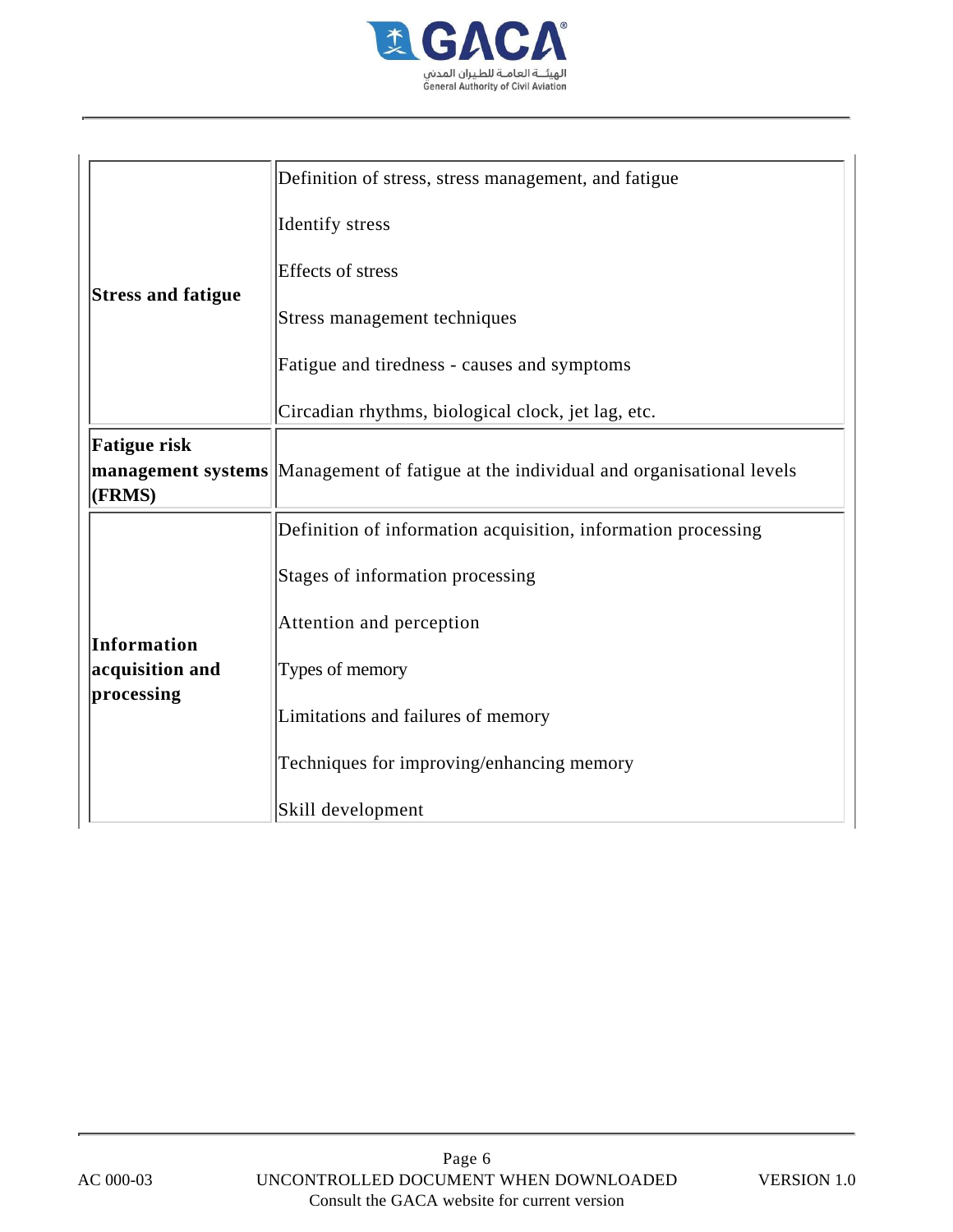

| Situational<br>awareness and<br>workload<br>management | Definition of situational awareness and workload management |
|--------------------------------------------------------|-------------------------------------------------------------|
|                                                        | Types of situational awareness                              |
|                                                        | Components of situational awareness                         |
|                                                        | Activities to achieve situational awareness                 |
|                                                        | Loss of situational awareness - recognition and recovery    |
|                                                        | Capacity limitations and cognitive overload                 |
|                                                        | Workload management strategies                              |
|                                                        | Prioritisation                                              |
|                                                        | Managing distractions                                       |
|                                                        | Definition of decision making                               |
| <b>Decision making</b>                                 | Factors affecting decision making                           |
|                                                        | Bias                                                        |
|                                                        | Types of decision making                                    |
|                                                        | Option generation                                           |
|                                                        | Decision making skills                                      |
|                                                        | Problem solving techniques                                  |
|                                                        | Risk management                                             |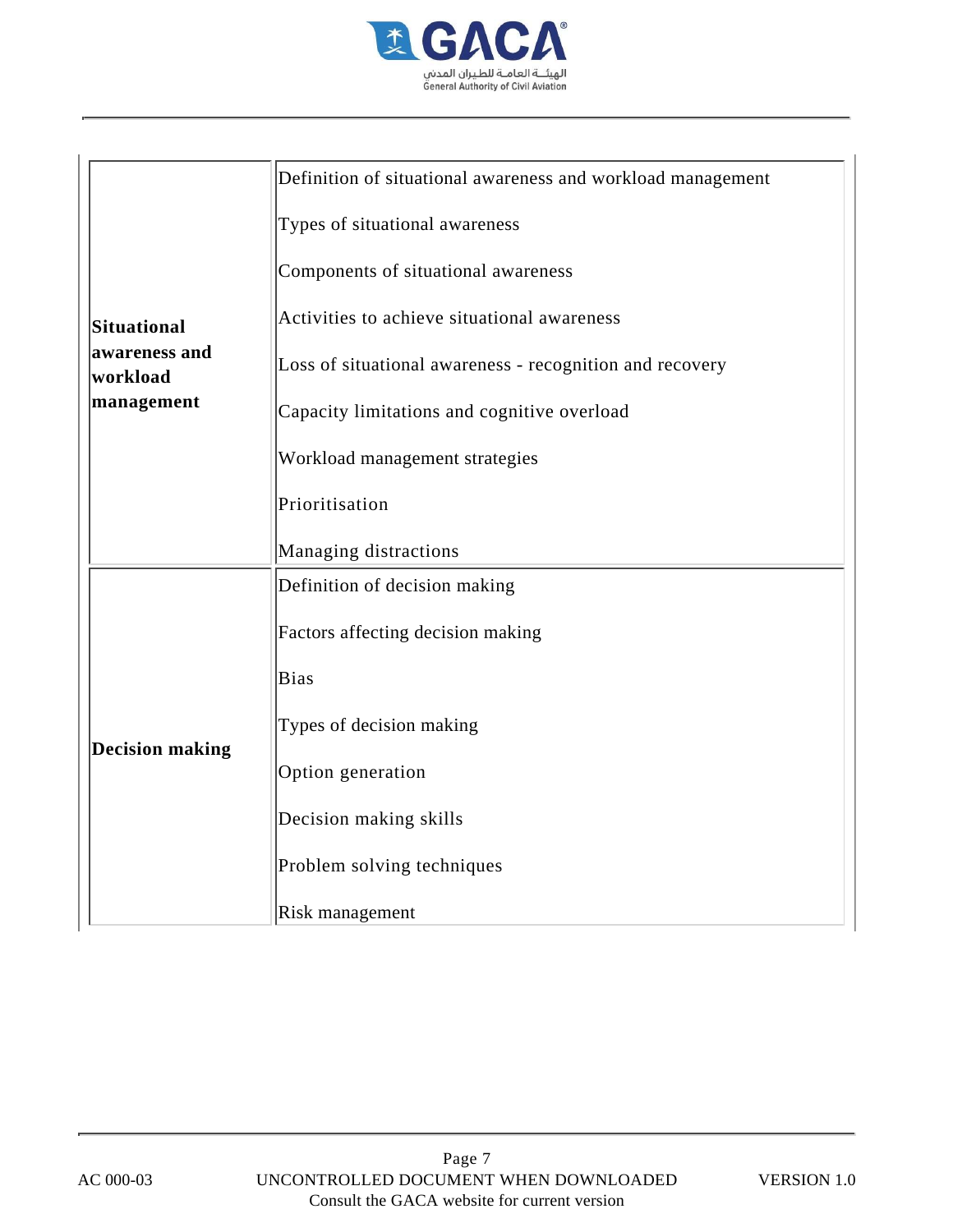

| Communication                   | Definition of communication                                           |
|---------------------------------|-----------------------------------------------------------------------|
|                                 | Modes of communication                                                |
|                                 | Factors affecting communication / barriers to effective communication |
|                                 | Standard phraseology                                                  |
|                                 | Listening                                                             |
|                                 | Communication styles and techniques                                   |
|                                 | Internal and external communication                                   |
|                                 | <b>Briefings</b>                                                      |
| Leadership and team<br>behavior | Definition of leadership and authority                                |
|                                 | Attributes and qualities of good leaders                              |
|                                 | Assertiveness                                                         |
|                                 | Authority gradient                                                    |
|                                 | Identify factors affecting team performance                           |
|                                 | Define Crew Resource Management                                       |
|                                 | Methods of optimising CRM                                             |
|                                 | Group decision making – advantages and disadvantages                  |
|                                 | Cooperation and team building                                         |
|                                 | Concept of management                                                 |
|                                 | Conflict resolution                                                   |
|                                 | Cultural differences                                                  |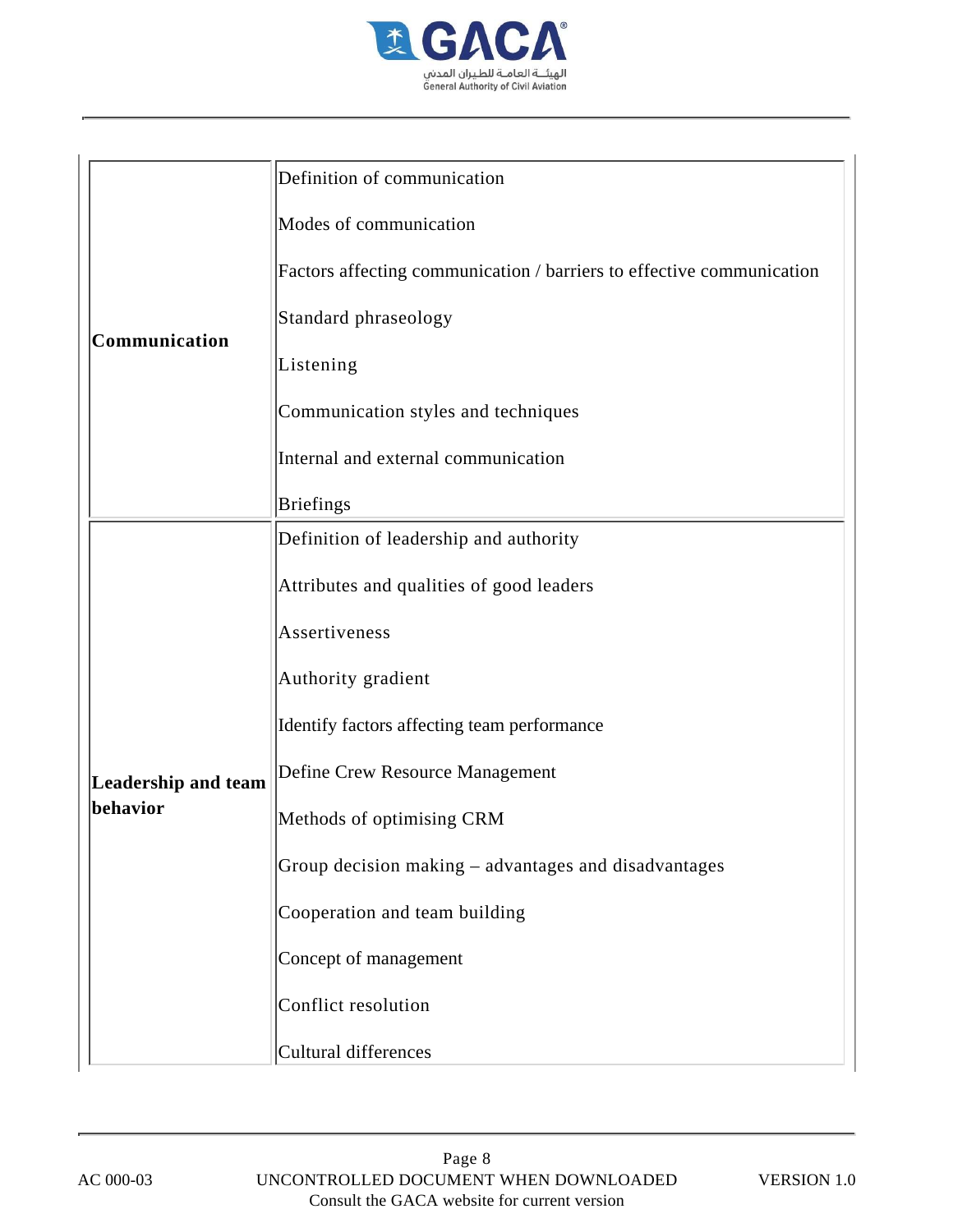

| Automation,                 | Definition of automation, vigilance and monitoring |
|-----------------------------|----------------------------------------------------|
|                             | Guidelines on use of automation                    |
|                             | Mode awareness/understanding                       |
|                             | Automation complacency                             |
|                             | Redundancy and automation failure detection        |
| vigilance and<br>monitoring | Intervention                                       |
|                             | Need for active monitoring                         |
|                             | Techniques for improving monitoring                |
|                             | Detection of failure                               |
|                             | Factors affecting vigilance                        |

### **2.3 External Sources.**

Further information on human factors in civil aviation can be found through a number of sources, and in a number of publications, including:

• International Civil Aviation Organization (ICAO) (www.icao.org/)

Documents - Refer Paragraph 1.5 of this AC.

• United Kingdom Civil Aviation Authority (UKCAA) (www.caa.co.uk/)

Document - CAP 715 An Introduction to Aircraft Maintenance Engineering Human Factors for JAR 66

Document - CAP 716 Aviation Maintenance Human Factors (EASA Part-145)

Document - CAP 718 Human Factors in Aircraft Maintenance and Inspection

Document - CAP 719 Fundamental Human Factors Concepts